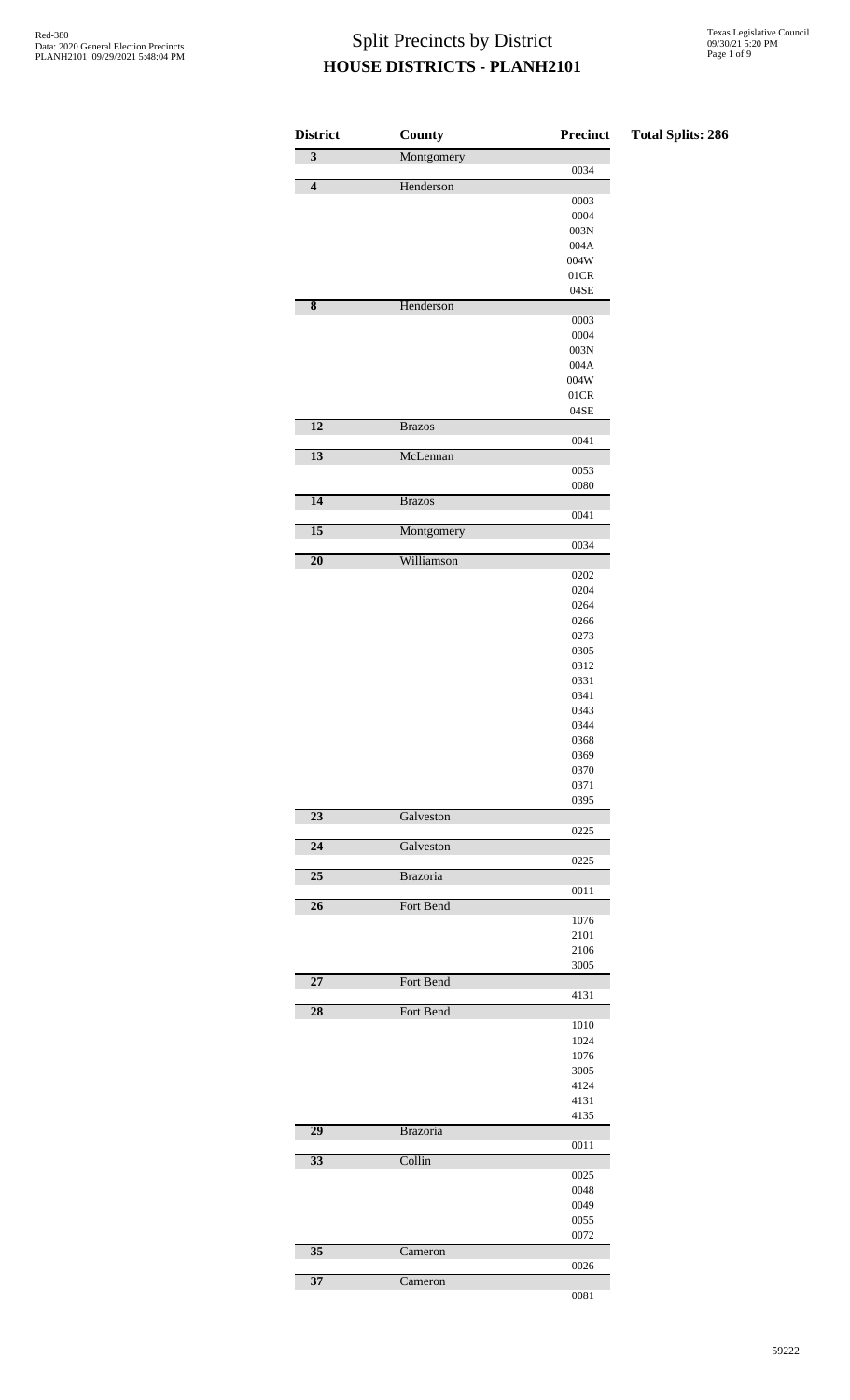| <b>District</b> | County        | <b>Precinct</b> |
|-----------------|---------------|-----------------|
| 38              | Cameron       |                 |
|                 |               | 0026            |
| $\overline{46}$ | <b>Travis</b> | 0081            |
|                 |               | 0101            |
|                 |               | 0105            |
|                 |               | 0106            |
|                 |               | 0110            |
|                 |               | 0117            |
|                 |               | 0120            |
|                 |               | 0121            |
|                 |               | 0123            |
|                 |               | 0131<br>0148    |
|                 |               | 0219            |
| 50              | <b>Travis</b> |                 |
|                 |               | 0105            |
|                 |               | 0106            |
|                 |               | 0110            |
|                 |               | 0121            |
|                 |               | 0123            |
|                 |               | 0131<br>0148    |
|                 |               | 0219            |
| $\overline{51}$ | <b>Travis</b> |                 |
|                 |               | 0101            |
|                 |               | 0117            |
|                 |               | 0120            |
| $\overline{52}$ | Williamson    |                 |
|                 |               | 0190<br>0202    |
|                 |               | 0264            |
|                 |               | 0305            |
|                 |               | 0312            |
|                 |               | 0331            |
|                 |               | 0341            |
|                 |               | 0343            |
|                 |               | 0344            |
|                 |               | 0368            |
|                 |               | 0369            |
|                 |               | 0370            |
|                 |               | 0371<br>0395    |
|                 |               | 0491            |
| $\overline{54}$ | Bell          |                 |
|                 |               | 0103            |
|                 |               | 0301            |
|                 |               | 0302            |
|                 |               | 0317            |
| $\overline{55}$ | Bell          | 0103            |
|                 |               | 0301            |
|                 |               | 0302            |
|                 |               | 0317            |
| $\overline{56}$ | McLennan      |                 |
|                 |               | 0053            |
|                 |               | 0080            |
| $\overline{57}$ | Denton        | 1004            |
|                 |               | 1006            |
|                 |               | 1007            |
|                 |               | 1013            |
|                 |               | 1016            |
|                 |               | 1018            |
|                 |               | 1020            |
|                 |               | 1025            |
|                 |               | 1041            |
|                 |               | 1046            |
|                 |               | 1049            |
|                 |               | 1057            |
|                 |               | 2029            |
|                 |               | 2030<br>2035    |
|                 |               | 3001            |
|                 |               | 3002            |
|                 |               | 3004            |
|                 |               | 3005            |
|                 |               | 3006            |
|                 |               | 3021            |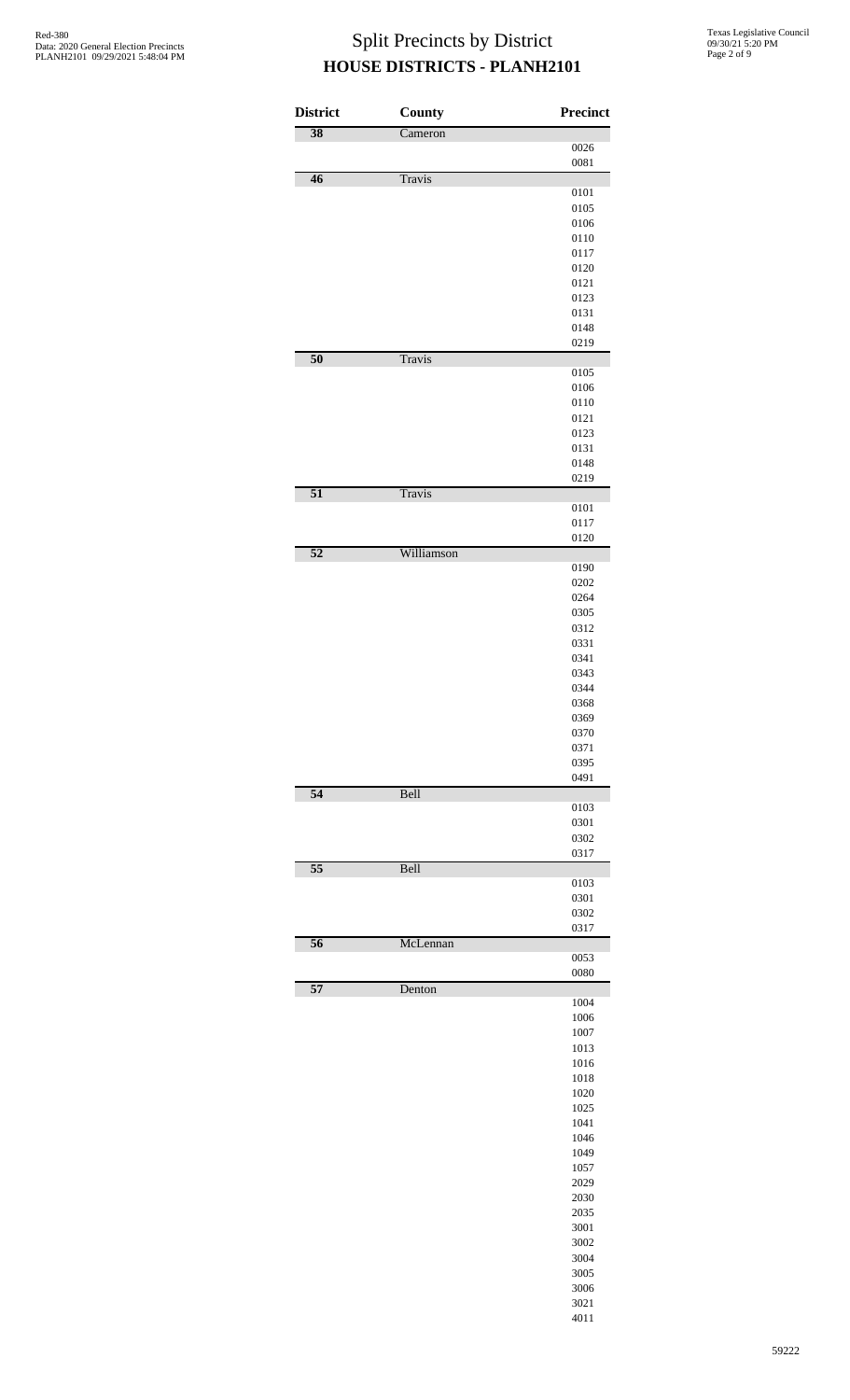| <b>District</b> | County | Precinct     |
|-----------------|--------|--------------|
| $\overline{57}$ | Denton |              |
|                 |        | 4017         |
|                 |        | 4018         |
|                 |        | 4019         |
|                 |        | 4020<br>4035 |
|                 |        | 4036         |
|                 |        | 4044         |
| 60              | Collin |              |
|                 |        | 0035         |
|                 |        | 0161         |
|                 |        | 0187         |
| $\overline{63}$ | Denton | 0222         |
|                 |        | 2005         |
|                 |        | 2006         |
|                 |        | 2007         |
|                 |        | 2009         |
|                 |        | 2010         |
|                 |        | 2033         |
|                 |        | 3007         |
|                 |        | 3008         |
|                 |        | 3018<br>3021 |
|                 |        | 3032         |
|                 |        | 4023         |
|                 |        | 4028         |
|                 |        | 4029         |
|                 |        | 4033         |
|                 |        | 4035         |
|                 |        | 4047         |
|                 |        | 4048         |
| 64              | Denton | 1001         |
|                 |        | 1009         |
|                 |        | 1010         |
|                 |        | 1013         |
|                 |        | 1016         |
|                 |        | 1018         |
|                 |        | 1020         |
|                 |        | 1046         |
|                 |        | 1053         |
|                 |        | 4011<br>4044 |
| $\overline{65}$ | Denton |              |
|                 |        | 2005         |
|                 |        | 2006         |
|                 |        | 2007         |
|                 |        | 2009         |
|                 |        | 2010<br>2019 |
|                 |        | 2020         |
|                 |        | 2021         |
|                 |        | 2022         |
|                 |        | 2026         |
|                 |        | 2027         |
|                 |        | 2033         |
|                 |        | 2098         |
|                 |        | 3001         |
|                 |        | 3002         |
|                 |        | 3004         |
|                 |        | 3005         |
|                 |        | 3006         |
|                 |        | 3007         |
|                 |        | 3008<br>3018 |
|                 |        | 3021         |
|                 |        | 3032         |
|                 |        | 4017         |
|                 |        | 4018         |
|                 |        | 4019         |
|                 |        | 4020         |
|                 |        | 4023         |
|                 |        | 4028         |
|                 |        | 4029         |
|                 |        | 4033         |
|                 |        | 4035         |
|                 |        | 4036         |
|                 |        | 4047         |
|                 |        | 4048         |
|                 |        |              |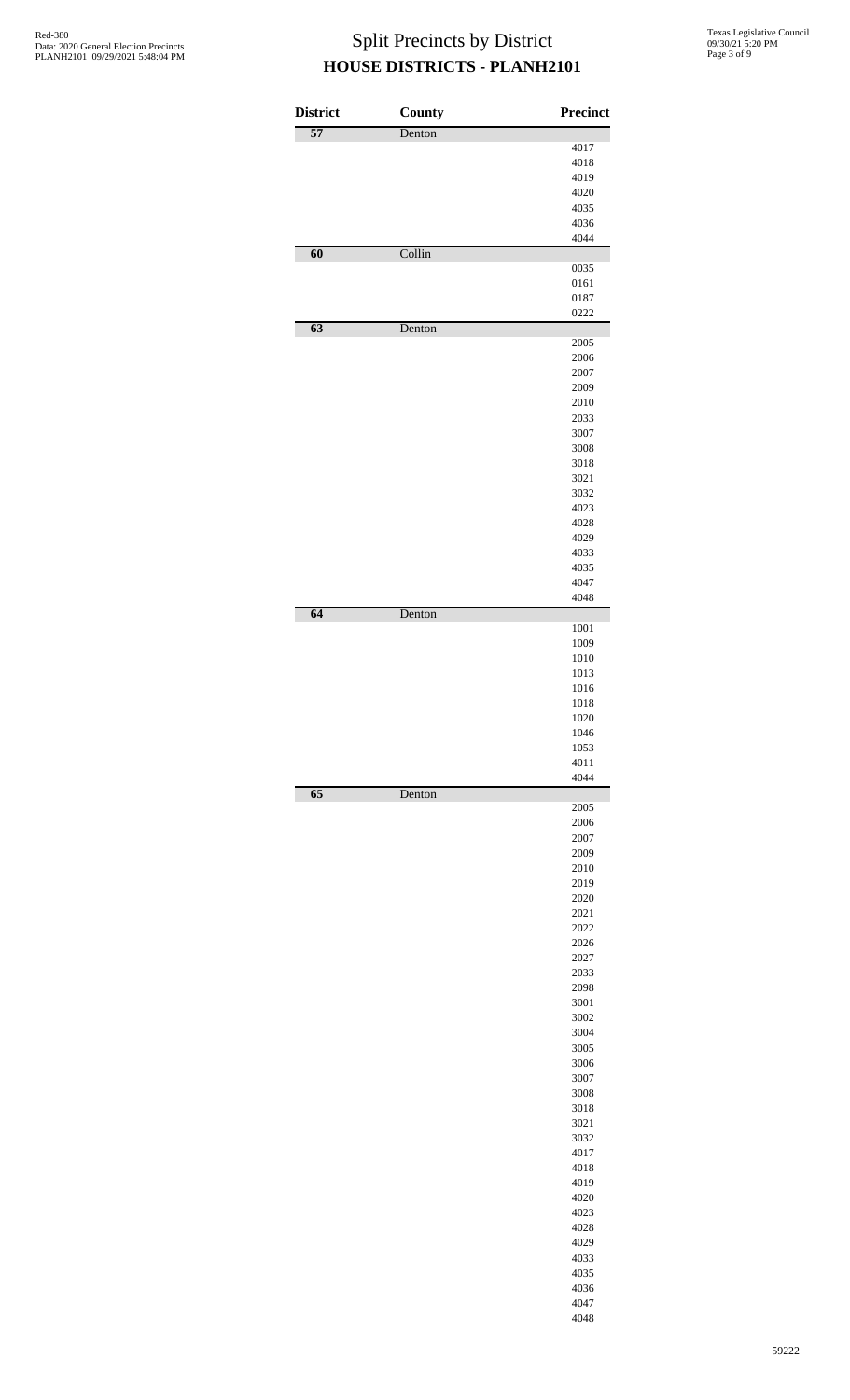| <b>District</b> | <b>County</b> | <b>Precinct</b> |
|-----------------|---------------|-----------------|
| $\overline{66}$ | Collin        |                 |
| 67              | Collin        | 0220            |
|                 |               | 0048            |
|                 |               | 0049            |
|                 |               | 0055            |
|                 |               | 0171            |
|                 |               | 0179            |
|                 |               | 0187            |
|                 |               | 0219<br>0222    |
|                 |               | 0227            |
| 70              | Collin        |                 |
|                 |               | 0161            |
|                 |               | 0220            |
| 74              | El Paso       |                 |
|                 |               | 0088            |
|                 |               | 0127<br>0182    |
| $\overline{75}$ | El Paso       |                 |
|                 |               | 0125            |
|                 |               | 0126            |
|                 |               | 0155            |
|                 |               | 0181            |
|                 |               | 0200            |
|                 |               | 0201            |
| $\overline{76}$ | Fort Bend     |                 |
|                 |               | 1076            |
|                 |               | 2101            |
|                 |               | 2106            |
|                 |               | 4124            |
| $\overline{77}$ | El Paso       | 4135            |
|                 |               | 0088            |
|                 |               | 0155            |
| 79              | El Paso       |                 |
|                 |               | 0088            |
|                 |               | 0125            |
|                 |               | 0126            |
|                 |               | 0127            |
|                 |               | 0181            |
|                 |               | 0182            |
|                 |               | 0200            |
| 85              | Fort Bend     | 0201            |
|                 |               | 1010            |
|                 |               | 1024            |
| 89              | Collin        |                 |
|                 |               | 0025            |
|                 |               | 0035            |
|                 |               | 0072            |
|                 |               | 0171            |
|                 |               | 0179            |
|                 |               | 0219            |
| 90              | Tarrant       | 0227            |
|                 |               | 4245            |
| 93              | Tarrant       |                 |
|                 |               | 3240            |
|                 |               | 4044            |
|                 |               | 4245            |
| 98              | Tarrant       |                 |
|                 |               | 3240            |
| 99              | Tarrant       |                 |
| 102             | <b>Dallas</b> | 4044            |
|                 |               | 1006            |
|                 |               | 1007            |
|                 |               | 1044            |
|                 |               | 1730            |
|                 |               | 2704            |
| 103             | Dallas        |                 |
|                 |               | 4002            |
| 104             | <b>Dallas</b> |                 |
|                 |               | 4060            |
| 106             | Denton        |                 |
|                 |               | 1001            |
|                 |               | 1004            |
|                 |               | 1006<br>1007    |
|                 |               |                 |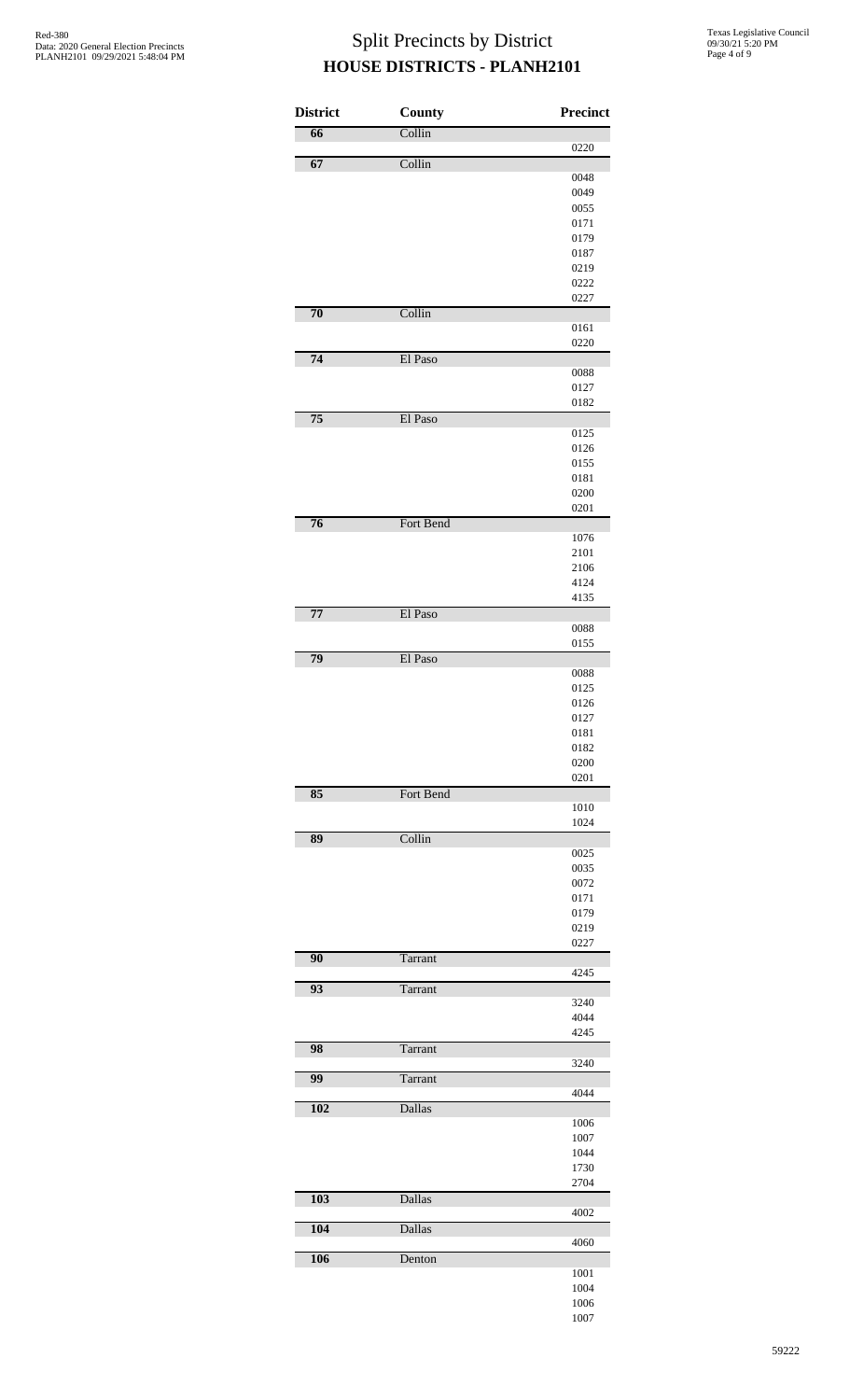| <b>District</b>  | <b>County</b> | <b>Precinct</b> |
|------------------|---------------|-----------------|
| 106              | Denton        | 1009            |
|                  |               | 1010            |
|                  |               | 1025            |
|                  |               | 1041            |
|                  |               | 1049            |
|                  |               | 1053            |
|                  |               | 1057<br>2019    |
|                  |               | 2020            |
|                  |               | 2021            |
|                  |               | 2022            |
|                  |               | 2026            |
|                  |               | 2027            |
|                  |               | 2029            |
|                  |               | 2030            |
|                  |               | 2035            |
|                  |               | 2098            |
| 107              | Dallas        | 3021            |
|                  |               | 1730            |
|                  |               | 2036            |
|                  |               | 2069            |
| 108              | <b>Dallas</b> |                 |
|                  |               | 1006            |
|                  |               | 1007            |
|                  |               | 1044<br>2036    |
|                  |               | 2069            |
|                  |               | 4002            |
| 112              | Dallas        |                 |
|                  |               | 2041            |
|                  |               | 2704            |
|                  |               | 2902            |
| 114              | Dallas        |                 |
|                  |               | 4060            |
| $\overline{115}$ | Dallas        |                 |
|                  |               | 2041            |
|                  |               | 2902            |
| 116              | Bexar         | 2039            |
|                  |               | 2085            |
|                  |               | 3098            |
| 117              | Bexar         |                 |
|                  |               | 1033            |
|                  |               | 1035            |
|                  |               | 1037            |
|                  |               | 1068            |
|                  |               | 1097            |
|                  |               | 1105            |
|                  |               | 1148            |
| 118              | Bexar         | 1004            |
|                  |               | 1005            |
|                  |               | 1006            |
|                  |               | 1068            |
|                  |               | 1097            |
|                  |               | 1105            |
|                  |               | 3170            |
|                  |               | 4098            |
|                  |               | 4116            |
|                  |               | 4153            |
|                  |               | 4187            |
| 119              | Bexar         |                 |
|                  |               | 1004            |
|                  |               | 1005<br>1006    |
|                  |               | 4021            |
|                  |               | 4037            |
|                  |               | 4098            |
|                  |               | 4116            |
|                  |               | 4127            |
|                  |               | 4153            |
|                  |               | 4187            |
| 120              | Bexar         |                 |
|                  |               | 3206            |
|                  |               | 4008            |
|                  |               | 4037            |
|                  |               | 4038            |
|                  |               | 4127            |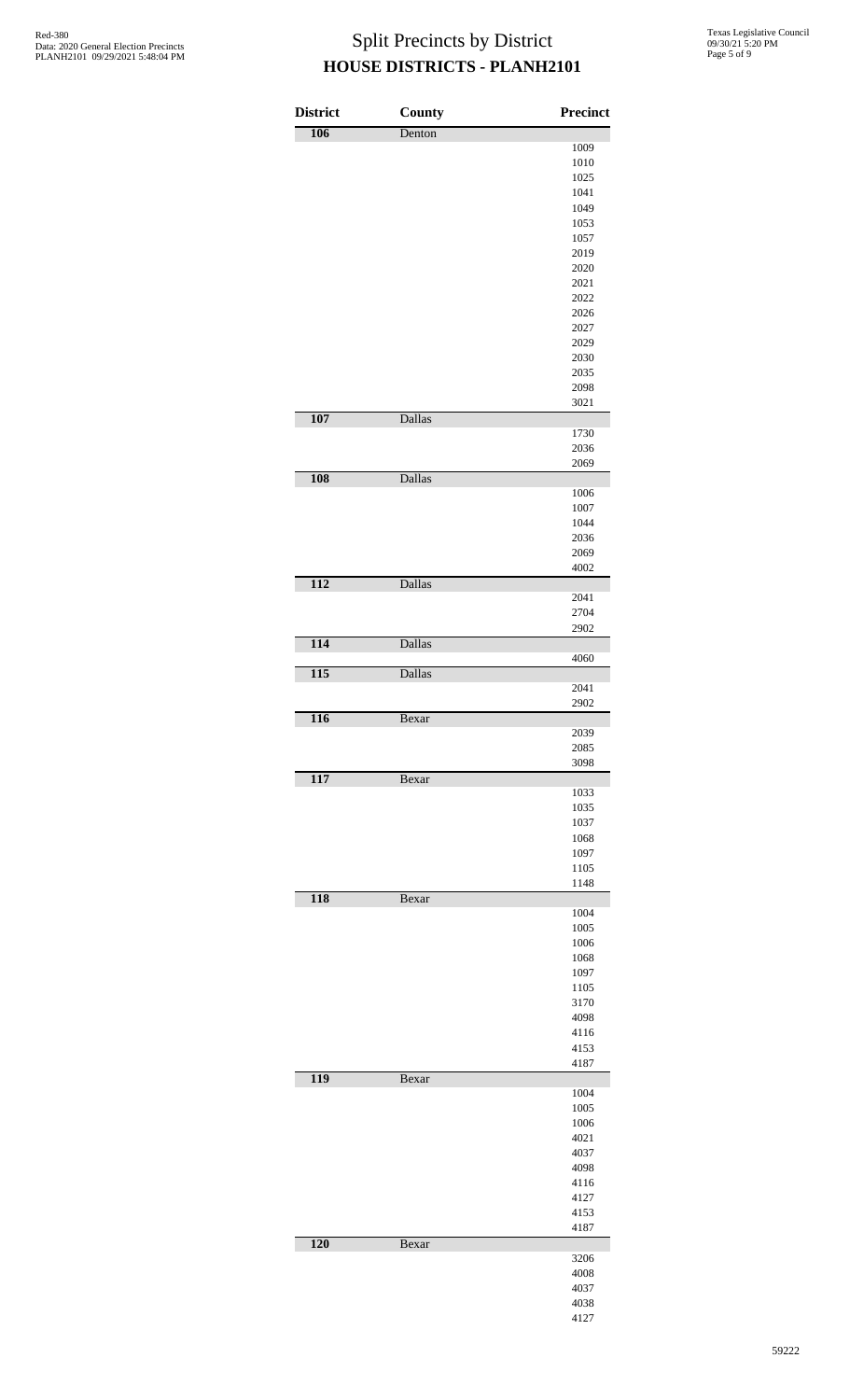| <b>District</b> | County | Precinct     |
|-----------------|--------|--------------|
| 121             | Bexar  |              |
|                 |        | 3062         |
|                 |        | 3092         |
|                 |        | 3121         |
|                 |        | 3125         |
|                 |        | 3170         |
|                 |        | 3199         |
|                 |        | 4008         |
|                 |        | 4021         |
|                 |        | 4038         |
| 122             | Bexar  |              |
|                 |        | 3086<br>3092 |
|                 |        | 3098         |
|                 |        | 3121         |
|                 |        | 3125         |
|                 |        | 3199         |
| 123             | Bexar  |              |
|                 |        | 2039         |
|                 |        | 2085         |
|                 |        | 3062         |
|                 |        | 3086         |
|                 |        | 3206         |
| 124             | Bexar  |              |
|                 |        | 1033         |
|                 |        | 1035         |
|                 |        | 1037         |
| 126             | Harris | 1148         |
|                 |        | 0245         |
|                 |        | 0246         |
|                 |        | 0477         |
|                 |        | 0481         |
|                 |        | 0482         |
|                 |        | 0500         |
|                 |        | 0518         |
|                 |        | 0597         |
|                 |        | 0602         |
|                 |        | 0614         |
|                 |        | 0757         |
|                 |        | 0894         |
| 127             | Harris |              |
|                 |        | 0035         |
|                 |        | 0098         |
|                 |        | 0108         |
|                 |        | 0334         |
|                 |        | 0363         |
|                 |        | 0457         |
| 128             | Harris | 0596         |
|                 |        | 0098         |
|                 |        | 0099         |
|                 |        | 0100         |
|                 |        | 0141         |
|                 |        | 0170         |
|                 |        | 0279         |
|                 |        | 0290         |
|                 |        | 0302         |
|                 |        | 0348         |
|                 |        | 0561         |
|                 |        | 0662         |
|                 |        | 0679         |
|                 |        | 0682         |
|                 |        | 0752         |
|                 |        | 0950         |
| 129             | Harris |              |
|                 |        | 0076         |
|                 |        | 0290         |
|                 |        | 0348         |
|                 |        | 0417         |
|                 |        | 0475         |
|                 |        | 0476         |
|                 |        | 0561         |
|                 |        | 0662         |
|                 |        | 0679         |
|                 |        | 0682         |
|                 |        | 0752         |
|                 |        | 0755         |
| 130             | Harris |              |
|                 |        | 0049         |
|                 |        |              |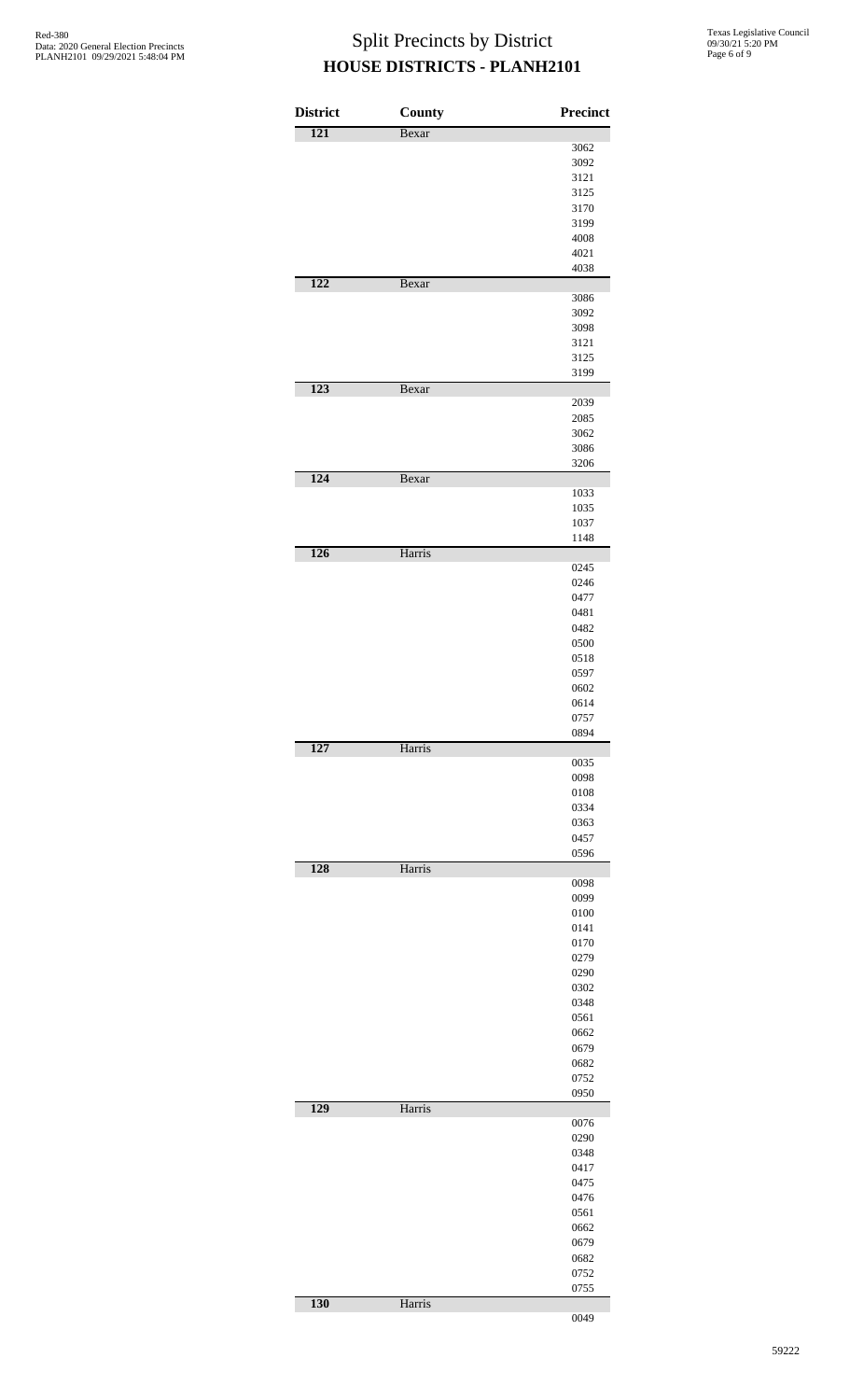| 130<br>Harris<br>131<br>Harris<br>132<br>Harris<br>133<br>Harris<br>134<br>Harris<br>135<br>Harris<br>136<br>Williamson<br>137<br>Harris<br>138<br>Harris | 0121<br>0245<br>0314<br>0481<br>0602<br>0640<br>0734<br>0862<br>0332<br>0426<br>0428<br>1002 |
|-----------------------------------------------------------------------------------------------------------------------------------------------------------|----------------------------------------------------------------------------------------------|
|                                                                                                                                                           |                                                                                              |
|                                                                                                                                                           |                                                                                              |
|                                                                                                                                                           |                                                                                              |
|                                                                                                                                                           |                                                                                              |
|                                                                                                                                                           |                                                                                              |
|                                                                                                                                                           |                                                                                              |
|                                                                                                                                                           |                                                                                              |
|                                                                                                                                                           |                                                                                              |
|                                                                                                                                                           |                                                                                              |
|                                                                                                                                                           |                                                                                              |
|                                                                                                                                                           |                                                                                              |
|                                                                                                                                                           |                                                                                              |
|                                                                                                                                                           |                                                                                              |
|                                                                                                                                                           |                                                                                              |
|                                                                                                                                                           |                                                                                              |
|                                                                                                                                                           | 0049                                                                                         |
|                                                                                                                                                           | 0121                                                                                         |
|                                                                                                                                                           | 0314                                                                                         |
|                                                                                                                                                           | 0400                                                                                         |
|                                                                                                                                                           | 0598                                                                                         |
|                                                                                                                                                           | 0734                                                                                         |
|                                                                                                                                                           | 0862                                                                                         |
|                                                                                                                                                           |                                                                                              |
|                                                                                                                                                           | 0875                                                                                         |
|                                                                                                                                                           | 0899                                                                                         |
|                                                                                                                                                           |                                                                                              |
|                                                                                                                                                           | 0558                                                                                         |
|                                                                                                                                                           | 0572                                                                                         |
|                                                                                                                                                           | 0727                                                                                         |
|                                                                                                                                                           | 0814                                                                                         |
|                                                                                                                                                           |                                                                                              |
|                                                                                                                                                           | 0037                                                                                         |
|                                                                                                                                                           | 0054                                                                                         |
|                                                                                                                                                           | 0058                                                                                         |
|                                                                                                                                                           | 0086                                                                                         |
|                                                                                                                                                           | 0223                                                                                         |
|                                                                                                                                                           | 0345                                                                                         |
|                                                                                                                                                           | 0663                                                                                         |
|                                                                                                                                                           | 0809                                                                                         |
|                                                                                                                                                           | 0819                                                                                         |
|                                                                                                                                                           |                                                                                              |
|                                                                                                                                                           | 0512                                                                                         |
|                                                                                                                                                           | 0598                                                                                         |
|                                                                                                                                                           | 0804                                                                                         |
|                                                                                                                                                           | 0875                                                                                         |
|                                                                                                                                                           |                                                                                              |
|                                                                                                                                                           | 0190                                                                                         |
|                                                                                                                                                           | 0204                                                                                         |
|                                                                                                                                                           | 0266                                                                                         |
|                                                                                                                                                           | 0273                                                                                         |
|                                                                                                                                                           | 0491                                                                                         |
|                                                                                                                                                           |                                                                                              |
|                                                                                                                                                           | 0345                                                                                         |
|                                                                                                                                                           |                                                                                              |
|                                                                                                                                                           | 0426                                                                                         |
|                                                                                                                                                           | 0572                                                                                         |
|                                                                                                                                                           | 0727                                                                                         |
|                                                                                                                                                           | 1002                                                                                         |
|                                                                                                                                                           |                                                                                              |
|                                                                                                                                                           | 0074                                                                                         |
|                                                                                                                                                           | 0179                                                                                         |
|                                                                                                                                                           | 0244                                                                                         |
|                                                                                                                                                           | 0262                                                                                         |
|                                                                                                                                                           | 0264                                                                                         |
|                                                                                                                                                           | 0330                                                                                         |
|                                                                                                                                                           | 0444                                                                                         |
|                                                                                                                                                           | 0463                                                                                         |
|                                                                                                                                                           | 0512                                                                                         |
|                                                                                                                                                           | 0759                                                                                         |
|                                                                                                                                                           | 0904                                                                                         |
|                                                                                                                                                           | 0939                                                                                         |
| 139<br>Harris                                                                                                                                             |                                                                                              |
|                                                                                                                                                           | 0494                                                                                         |
|                                                                                                                                                           | 0498                                                                                         |
|                                                                                                                                                           | 0613                                                                                         |
|                                                                                                                                                           |                                                                                              |
|                                                                                                                                                           | 0614                                                                                         |
|                                                                                                                                                           |                                                                                              |
|                                                                                                                                                           | 0629                                                                                         |
|                                                                                                                                                           | 0757                                                                                         |
|                                                                                                                                                           | 0873                                                                                         |
|                                                                                                                                                           | 0894<br>0966                                                                                 |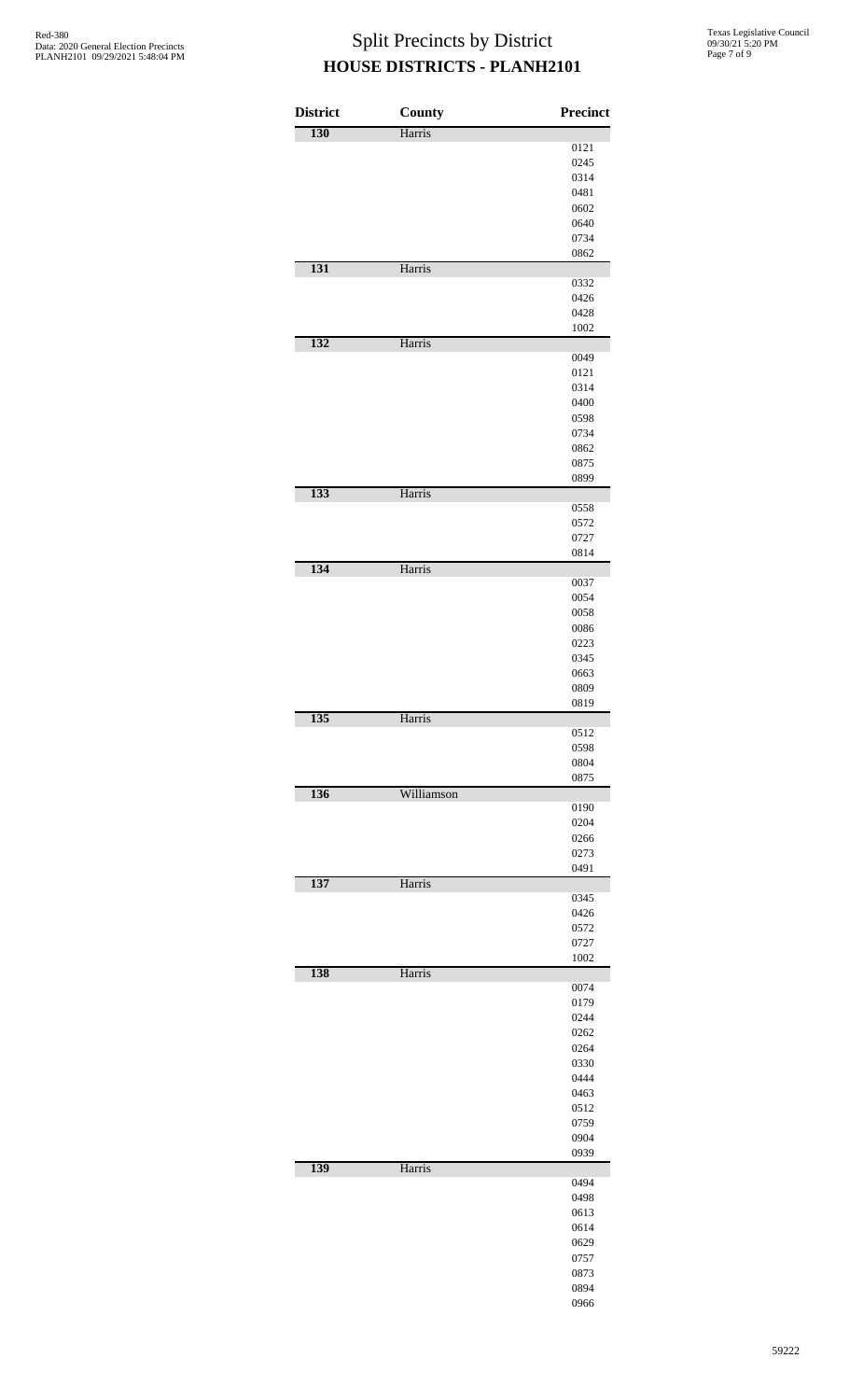| <b>District</b> | <b>County</b> | Precinct     |
|-----------------|---------------|--------------|
| 140             | Harris        |              |
|                 |               | 0184         |
|                 |               | 0494         |
|                 |               | 0497         |
|                 |               | 0743         |
| 141             | Harris        |              |
|                 |               | 0035         |
|                 |               | 0045         |
|                 |               | 0083         |
|                 |               | 0096         |
|                 |               | 0108         |
|                 |               | 0118         |
|                 |               | 0334         |
|                 |               | 0457         |
|                 |               | 0497         |
|                 |               | 0582         |
|                 |               | 0629         |
|                 |               | 0743         |
| 142             |               | 0894         |
|                 | Harris        | 0045         |
|                 |               | 0083         |
|                 |               | 0096         |
|                 |               | 0118         |
|                 |               | 0220         |
|                 |               |              |
|                 |               | 0363         |
|                 |               | 0582<br>0905 |
| 143             | Harris        |              |
|                 |               | 0010         |
|                 |               | 0099         |
|                 |               | 0100         |
|                 |               | 0141         |
|                 |               | 0181         |
|                 |               | 0190         |
|                 |               | 0220         |
|                 |               | 0301         |
|                 |               | 0777         |
|                 |               | 0786         |
|                 |               | 0905         |
|                 |               | 0950         |
| 144             | Harris        |              |
|                 |               | 0076         |
|                 |               | 0170         |
|                 |               | 0181         |
|                 |               | 0190         |
|                 |               | 0211         |
|                 |               | 0279         |
|                 |               | 0301         |
|                 |               | 0302         |
|                 |               | 0417         |
|                 |               | 0475         |
|                 |               | 0476         |
|                 |               | 0755         |
|                 |               | 0777         |
|                 |               | 0786         |
|                 |               | 0950         |
| 145             | Harris        |              |
|                 |               | 0001         |
|                 |               | 0003         |
|                 |               | 0010         |
|                 |               | 0053<br>0054 |
|                 |               |              |
|                 |               | 0055         |
|                 |               | 0058         |
|                 |               | 0086         |
|                 |               | 0184<br>0211 |
| 146             | Harris        |              |
|                 |               | 0223         |
|                 |               | 0240         |
|                 |               |              |
|                 |               | 0332<br>0819 |
| 147             | Harris        |              |
|                 |               | 0001         |
|                 |               | 0003         |
|                 |               | 0037         |
|                 |               | 0053         |
|                 |               | 0055         |
|                 |               | 0240         |
|                 |               |              |